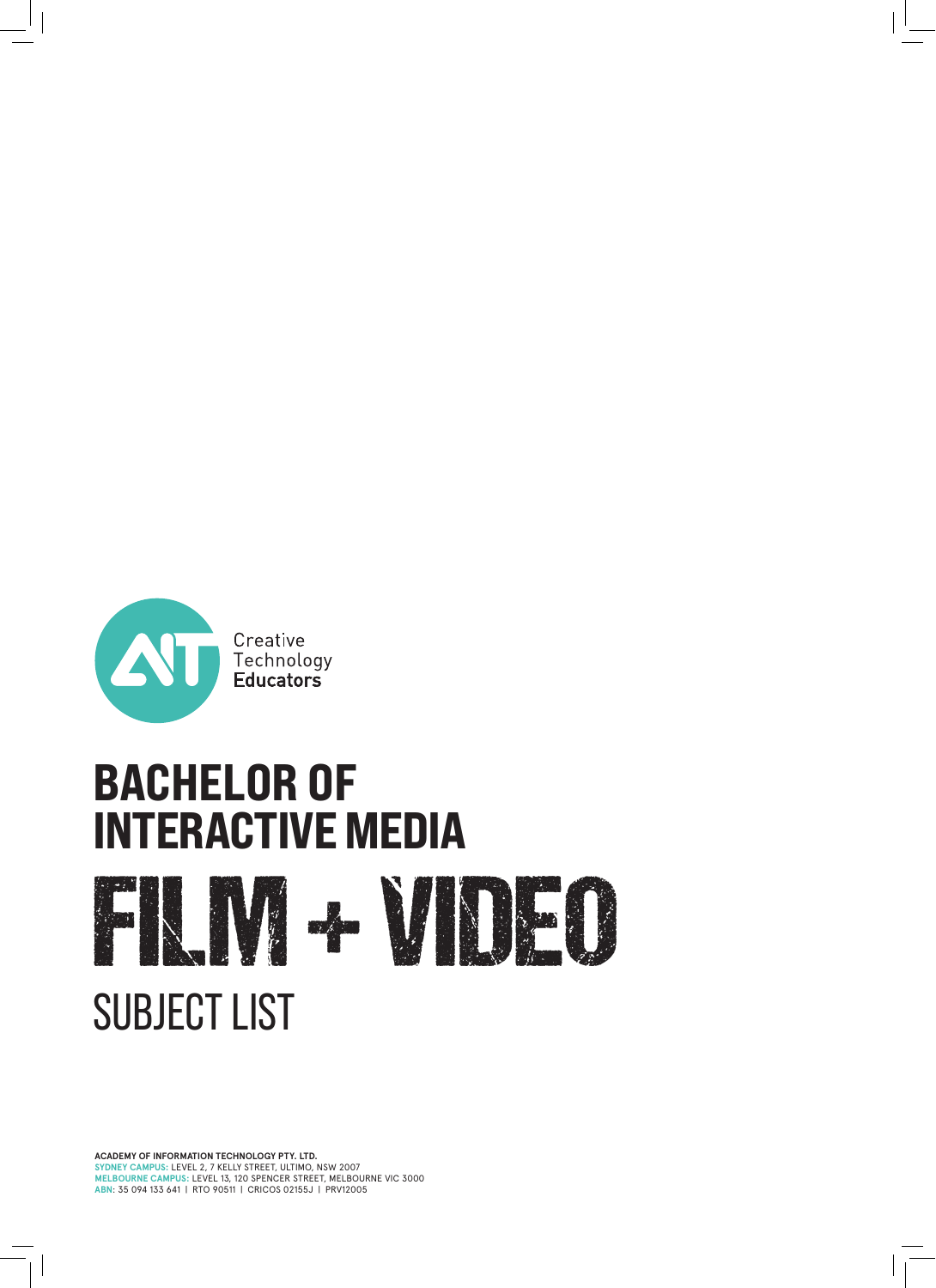



| <b>CONTENTS</b>             | <b>PAGE#</b> |
|-----------------------------|--------------|
| 2 YEAR - ACCELERATED DEGREE | $3 - 6$      |
| 3 YEAR - STANDARD DEGREE    | $7 - 10$     |
| FI FCTIVES                  | $11 - 12$    |

DIPLOMA OF INTERACTIVE MEDIA CRICOS CODE:087677B

ASSOCIATE DEGREE OF INTERACTIVE MEDIA CRICOS CODE:073204F

BACHELOR OF INTERACTIVE MEDIA (STANDARD) CRICOS CODE:073206D

BACHELOR OF INTERACTIVE MEDIA (ACCELERATED) CRICOS CODE:073205E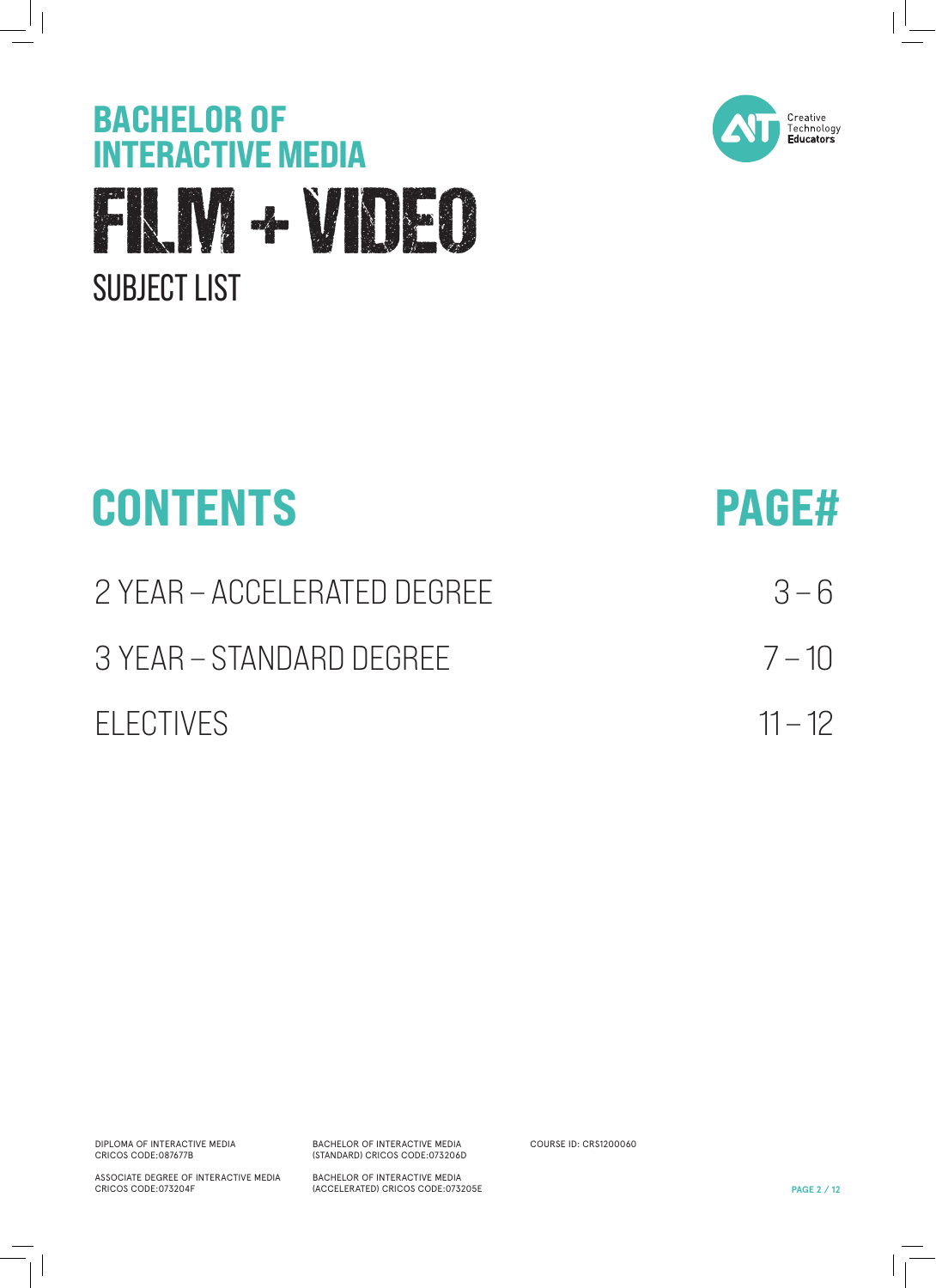

### **YEAR 1**

*(start dates February, May, or September)*

#### **TRIMESTER 1 — SUBJECTS**

#### **Digital Storytelling (MED1008)**

In this subject, students will learn how to use storytelling elements such as plot and character to make engaging films and games. Students will learn the steps of developing an idea to a point that it can be produced. These steps include development of logline, treatment, script, storyboard and animatic. Students will also discuss interactive digital storytelling and the opportunities different types of media can offer.

#### **Creative Drawing (DES1020)**

In this subject, students will be introduced to the basics of drawing. They will learn the basic fundamentals of all art creation such as: line, form, colour, texture, value and shape. Students will learn different creative drawing styles and apply them using various techniques. Students will also be challenged to venture out of their comfort zones and broaden their understanding of styles and mediums, as well as develop their knowledge of theory and research on successful creative drawing.

#### **TRIMESTER 2 — SUBJECTS**

#### **Screen Language (FIL1010)**

In this subject, students analyse and critique digital media using a theoretical framework of 'Entertainment'. Students also learn how to differentiate genre and forms of narrative communicative meaning. To ensure students are conversant in screen language on completion of the subject, they learn and critique narrative structure and visual style in depth. Elements of storytelling (e.g. theme and motif, design elements, mise en scene) are incorporated into the studies as well visual coding within digital media.

#### **Digital Images (DES1013)**

In this subject, students will learn the basic skills and knowledge needed to create digital graphics. They will learn to use industry-standard pixel, vector and layout-based tools, and also learn how these tools are integrated into wider digital practice. Students apply theory and evidence-based practice when creating and enhancing images.

#### **Shooting and Editing (DES1050)**

In this subject, students will be introduced to shooting and editing. The key focus of the subject is the fusing of three elements: photography, cinematography and editing. In engaging with best practice and widely used industry techniques, 'Shooting & Editing' challenges students to take a quick glimpse of screen production. A key learning outcome is that students produce their own material, photographs and videos, and edit them for multiple modern screen media platforms.

#### **Animation (ANI1016)**

In this subject, students will learn the processes used in animation. They will explore the basic concepts and crafts of character design such as character animation, timing, movement, composition and background art. These concepts will be drawn from traditional methodologies and will be applied using stop motion. Students will develop critical, conceptual and practical skills appropriate to creating animation.

#### **Game Design (MED1022)**

In this subject, students learn the principles of game design and how to apply these effectively to their own games. Students critically review case studies of traditional and electronic games to modern games and contemporary industry standards. The outcome will be the ability for the student to design engaging and effective games and game mechanics.

#### **Cinematography (FIL1019)**

In this subject students will learn how to use the technical and creative aspects of Cinematography to help create the director's vision. They will learn how composition and lighting are used to communicate both fact and emotion. They will also learn, through hands-on experience, how to solve onset gripping and lighting problems and the importance of communication within a production team. Students will also study cinema masters and best practice and apply what they see to their own work.

DIPLOMA OF INTERACTIVE MEDIA CRICOS CODE:087677B

ASSOCIATE DEGREE OF INTERACTIVE MEDIA CRICOS CODE:073204F

BACHELOR OF INTERACTIVE MEDIA (STANDARD) CRICOS CODE:073206D

BACHELOR OF INTERACTIVE MEDIA (ACCELERATED) CRICOS CODE:073205E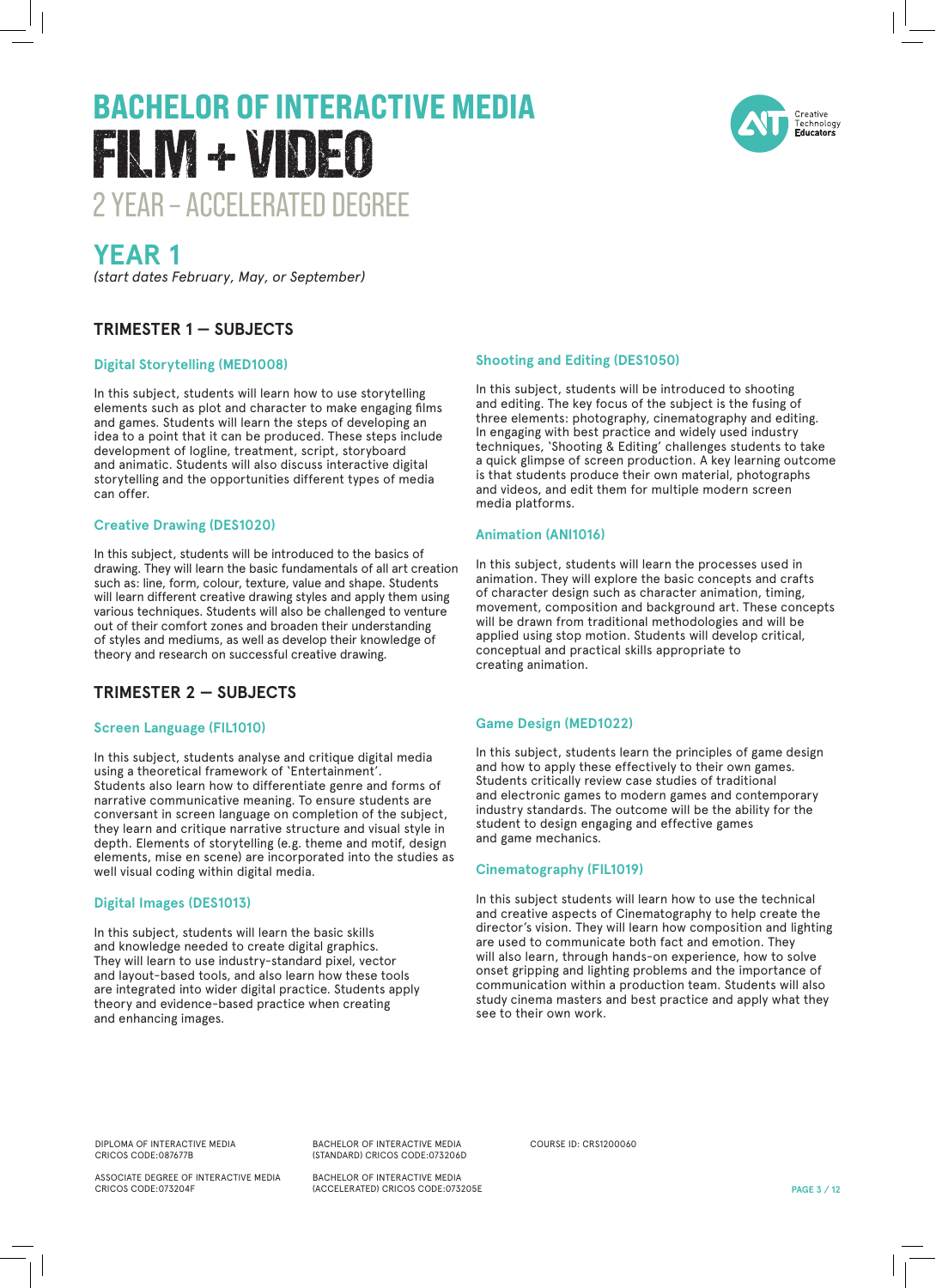

#### **TRIMESTER 3 — SUBJECTS**

#### **Digital Pathways (MED1001)**

In this subject, students will learn the pathways art has taken, in which it has been influenced by remarkable individuals, culture, philosophy and historical events, to get to its contemporary forms. Students will develop an informed and knowledgeable vocabulary which will give them the ability to critique, discuss and review a wide range of visual culture and contemporary art practices. These tools and insights will enable students to better understand, and use contemporary aesthetics in digital media.

#### **Digital Audio Design (FIL1020)**

In this subject, students will be introduced to the creative and technical aspects of sound in digital media. Students will gain experience in recording sound, processing sound, and implementing it in a range of contexts. Students will learn to apply sound design principles which enhance and compliments communication, meaning and emotion in their works.

#### **YEAR 2**

*(start dates February, May, or September)*

#### **TRIMESTER 1 — SUBJECTS**

#### **Entertainment and Media (MED1060)**

In this subject, students will examine the role of entertainment and media in interactive media. Through a critical examination of the social and psychological reasons behind why we seek entertainment, students will identify the key characteristics of entertainment and the history and evolution of different forms of entertainment. A further area explored are the trends and issues that are shaping the global entertainment market, the role of producers in the commercialisation of the entertainment industry, and the impact upon contemporary audiences.

#### **Design Principles (DES1014)**

In this subject students learn about the fundamental design elements, such as colour, tone, shape, rhythm and texture, and how to apply these across a range of contexts in order to draw the eye and communicate concepts. Students will learn how to rationalise conceptual designs, be involved in constructive criticism activities in a professional and productive manner, and develop their own voice through exploration of design knowledge and theory.

#### **Screen Production (FIL1034)**

In this subject, students learn about digital screen production skills informed by industry practice. Including skills in direction, editing, production, lighting and sound. Students will critically review and analyse a range of techniques in screen production, arrive at solutions through evidence-based research, and further their technical skills in screen production.

#### **Motion Graphics (ANI1050)**

In this subject, students learn the skills required to create motion graphics. Students will learn how to deconstruct logos, build 2D characters, and prepare them for animation in Adobe After Effects and Cinema 4D. They will be taught how to work in 2D with a variety of files, and make an animation that serves to entertain and inform.

#### **Elective 1**

Students may choose an elective from the approved elective subject list.

#### **Advanced Screen Production (FIL3036)**

In this subject, students examine screen production, through a series of techniques and tools, students work on producing a high quality film. Students approach the subject through the lens of screen editing and using common academic framework, theories and research to develop versatility and skill in their production repertoire.

The subject is highly intensive and encourages team-work, time management and project management skills.

DIPLOMA OF INTERACTIVE MEDIA CRICOS CODE:087677B

ASSOCIATE DEGREE OF INTERACTIVE MEDIA CRICOS CODE:073204F

BACHELOR OF INTERACTIVE MEDIA (STANDARD) CRICOS CODE:073206D

BACHELOR OF INTERACTIVE MEDIA (ACCELERATED) CRICOS CODE:073205E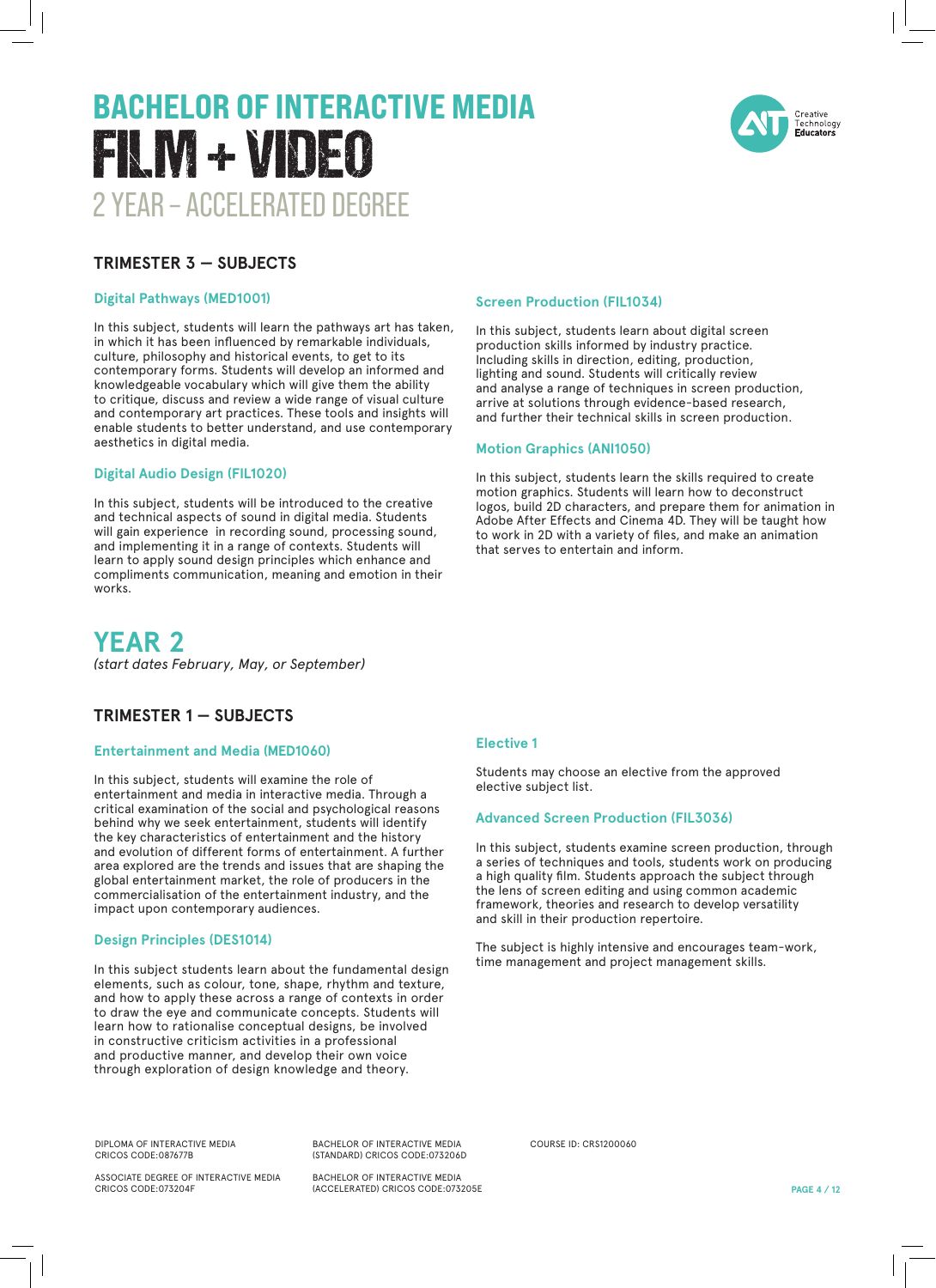

#### **TRIMESTER 2 — SUBJECTS**

#### **Decoding Media (MED3011)**

In this subject, students will learn how to assess and critique a range of mass visual media, including movies ,TV, games and the internet. Students learn how to source, interpret and apply qualitative and quantitative research methods. Students will critically understand the impact of politics, society and culture in an interactive media environment. A range of text types and media sources are used to decode media.

#### **Elective 2 & 3**

Students may choose an elective(s) from the approved elective subject list.

#### **The Forge 1 (PRO1000)**

Forge 1 is the first part of a subject that runs across 2 terms where students will learn to operate in a professional team under workplace-like pressure, applying their knowledge, skills and aptitudes to complete a project to contemporary industry standards. In Forge 1 the focus will be on researching client needs and preparing a range of pre-production material required for the development of an industry project. Planning and project management skills will be sharpened, and pre-visualization of narrative content will be developed to deliver comprehensive planning materials for a substantial production that will be completed in The Forge 2 in the final term of study. A key aim of the subject is to develop the student's speed and efficiency in a collaborative work environment. The process of brief, plan, execute, present and reflect will help students become accustomed to projectbased work. Students will be mentored, critiqued and assessed during this process, with industry experts providing feedback on project outcomes.

#### **TRIMESTER 3 — SUBJECTS**

#### **Elective 4**

Students may choose an elective from the approved elective subject list.

#### **The Launchpad (PRO1010)**

This subject helps students search for and prepare themselves for employment. It provides guidelines for how to prepare effective resources for enhancing their prospects in finding employment. Students will be introduced to interview techniques and personal branding through the development of a professional internet and social media presence. They will also learn how to produce effective presentations of their high-quality work, targeted at employers.

#### **The Forge 2 (PRO1001)**

The Forge 2 is part of a subject that runs across 2 terms, where students will learn to operate in a professional team, under workplace-like pressure, applying their knowledge, skills and attitudes to complete a project to contemporary industry standards. During The Forge, students will focus on developing an industry project, based on the pre-production elements that were completed during The Forge 1 subject.

The production, to be completed in teams, will be developed in a double subject and presented to industry representatives at the completion of the project.

A key aim of the subject is to develop the student's speed and efficiency in a collaborative work environment. The process of brief, plan, execute, present and reflect will help students become accustomed to project-based work. The subject also challenges students to innovate, to learn from both success and failure, to "know themselves", and to learn how to work with others. Students will be mentored, critiqued and assessed during this process, with industry experts providing feedback on project outcomes.

DIPLOMA OF INTERACTIVE MEDIA CRICOS CODE:087677B

ASSOCIATE DEGREE OF INTERACTIVE MEDIA CRICOS CODE:073204F

BACHELOR OF INTERACTIVE MEDIA (STANDARD) CRICOS CODE:073206D

BACHELOR OF INTERACTIVE MEDIA (ACCELERATED) CRICOS CODE:073205E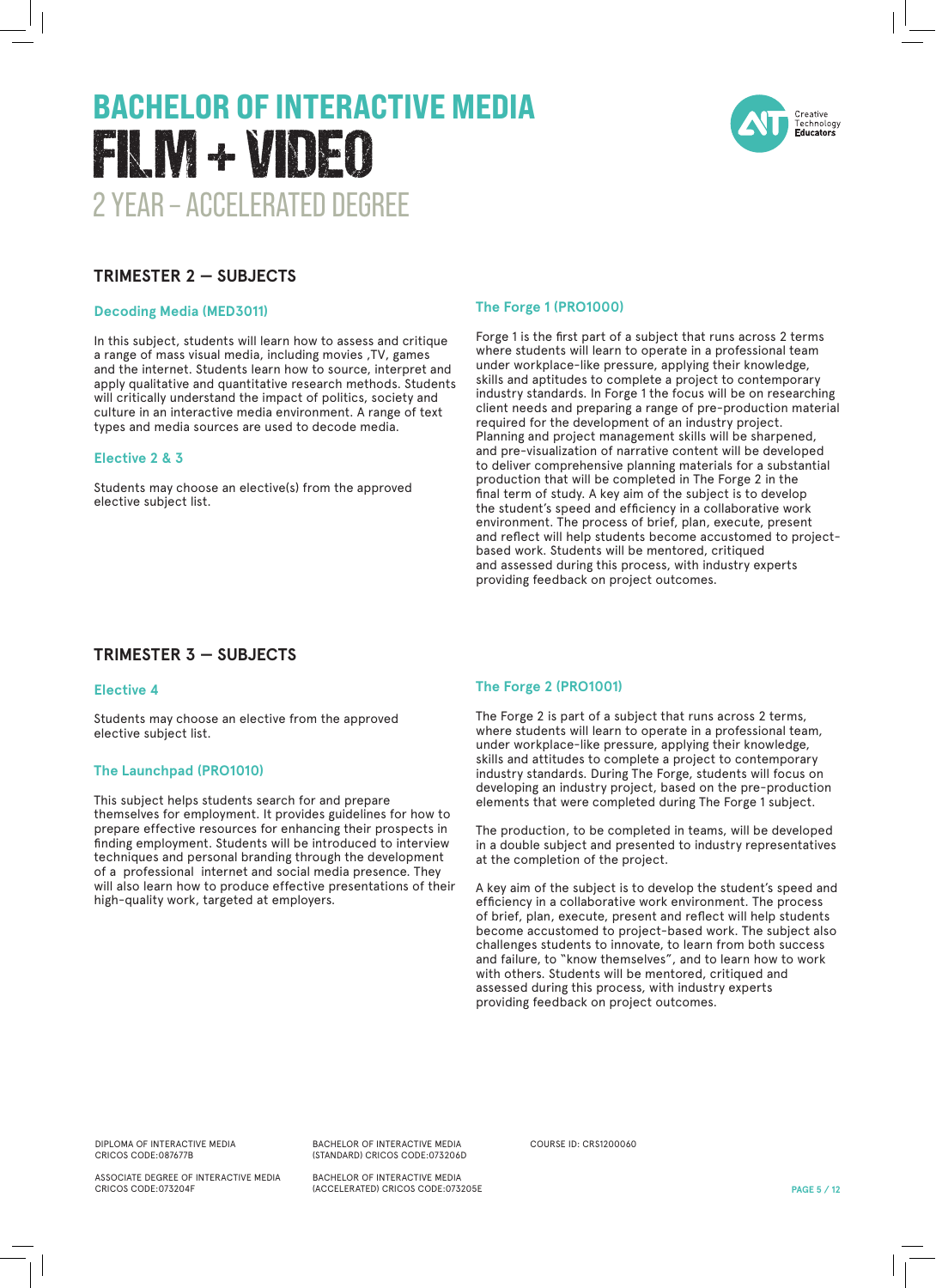

| <b>YEAR 1</b>                                       |                                                         |                                                          |                                 |                                       |  |  |
|-----------------------------------------------------|---------------------------------------------------------|----------------------------------------------------------|---------------------------------|---------------------------------------|--|--|
| Τ1                                                  | Digital Storytelling MED1008   Creative Drawing DES1020 |                                                          | Shooting and Editing<br>DFS1050 | <b>Animation ANI1016</b>              |  |  |
| T <sub>2</sub>                                      | Screen Language FIL1010                                 | Digital Images DES1013                                   | Game Design MED1022             | Cinematography FIL1019                |  |  |
| <b>EXIT: DIPLOMA OF INTERACTIVE MEDIA</b>           |                                                         |                                                          |                                 |                                       |  |  |
| T <sub>3</sub>                                      | Digital Pathways MED1001                                | Digital Audio Design FIL1020   Screen Production FIL1034 |                                 | Motion Graphics ANI1050               |  |  |
| <b>YEAR 2</b>                                       |                                                         |                                                          |                                 |                                       |  |  |
| T1                                                  | <b>Entertainment and Media</b><br>MED1060               | Design Principles DES1014                                | Elective 1                      | Advanced Screen<br>Production FIL3036 |  |  |
| <b>EXIT: ASSOCIATE DEGREE IN INTERACTIVE MEDIA*</b> |                                                         |                                                          |                                 |                                       |  |  |
| T <sub>2</sub>                                      | Decoding Media MED3011                                  | Elective 2                                               | Elective 3                      | The Forge 1 PRO1000                   |  |  |
| T <sub>3</sub>                                      | Elective 4                                              | The Launchpad PRO1010                                    | The Forge 2 PRO1001             | The Forge 2 PRO1001                   |  |  |
| <b>EXIT: BACHELOR OF INTERACTIVE MEDIA*</b>         |                                                         |                                                          |                                 |                                       |  |  |

\* Students studying this qualification do so with a specialist focus on FILM & VIDEO

DIPLOMA OF INTERACTIVE MEDIA CRICOS CODE:087677B

ASSOCIATE DEGREE OF INTERACTIVE MEDIA CRICOS CODE:073204F

BACHELOR OF INTERACTIVE MEDIA (STANDARD) CRICOS CODE:073206D

BACHELOR OF INTERACTIVE MEDIA (ACCELERATED) CRICOS CODE:073205E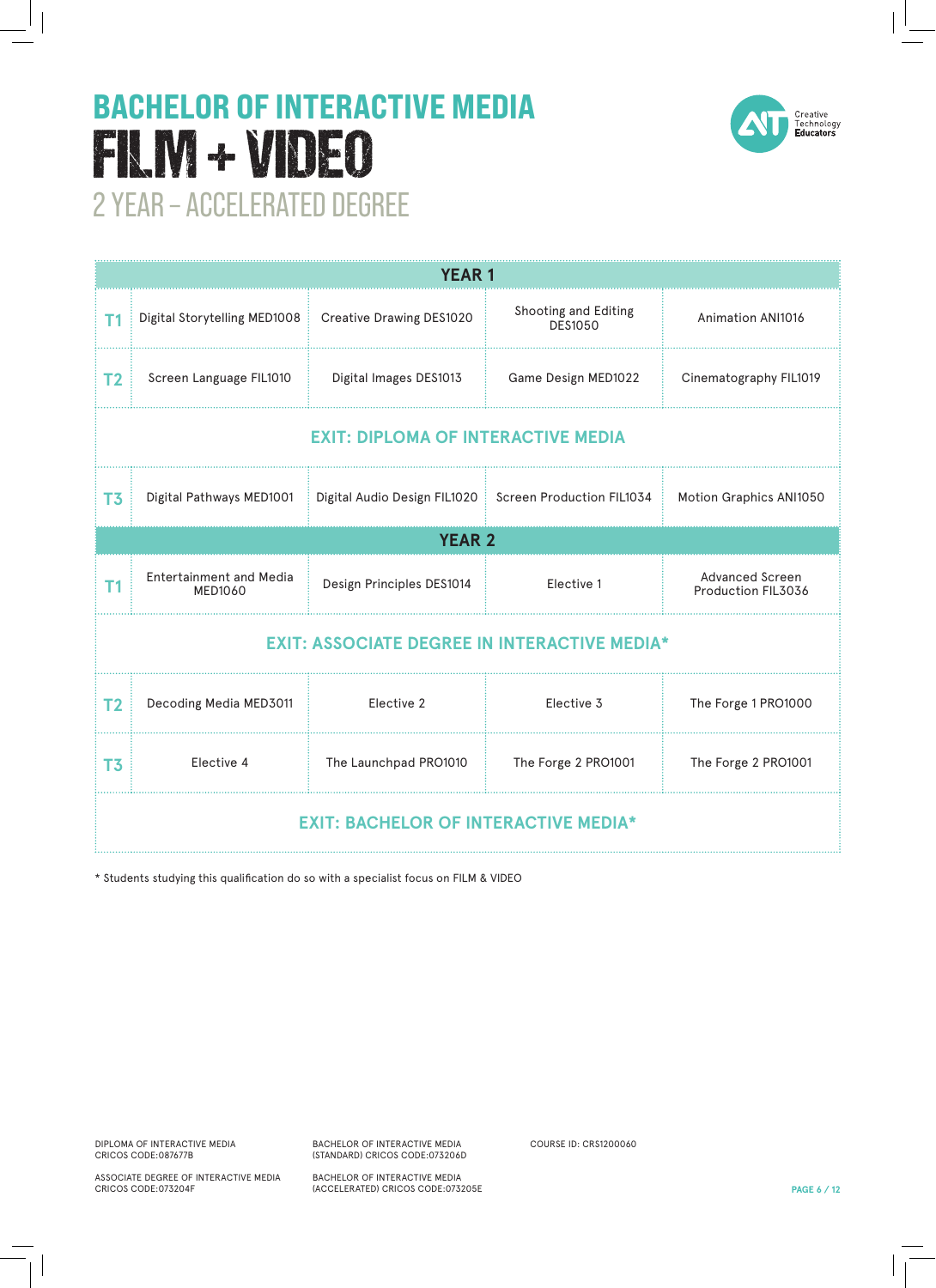### **YEAR 1**

*(start dates February, May, or September)*

#### **TRIMESTER 1 — SUBJECTS**

#### **Digital Storytelling (MED1008)**

In this subject, students will learn how to use storytelling elements such as plot and character to make engaging films and games. Students will learn the steps of developing an idea to a point that it can be produced. These steps include development of logline, treatment, script, storyboard and animatic. Students will also discuss interactive digital storytelling and the opportunities different types of media can offer.

#### **Creative Drawing (DES1020)**

In this subject, students will be introduced to the basics of drawing. They will learn the basic fundamentals of all art creation such as: line, form, colour, texture, value and shape. Students will learn different creative drawing styles and apply them using various techniques. Students will also be challenged to venture out of their comfort zones and broaden their understanding of styles and mediums, as well as develop their knowledge of theory and research on successful creative drawing.

#### **Shooting and Editing (DES1050)**

In this subject, students will be introduced to shooting and editing. The key focus of the subject is the fusing of three elements: photography, cinematography and editing. In engaging with best practice and widely used industry techniques, 'Shooting & Editing' challenges students to take a quick glimpse of screen production. A key learning outcome is that students produce their own material, photographs and videos, and edit them for multiple modern screen media platforms.

#### **TRIMESTER 2 — SUBJECTS**

#### **Animation (ANI1016)**

In this subject, students will learn the processes used in animation. They will explore the basic concepts and crafts of character design such as character animation, timing, movement, composition and background art. These concepts will be drawn from traditional methodologies and will be applied using stop motion. Students will develop critical, conceptual and practical skills appropriate to creating animation.

#### **Screen Language (FIL1010)**

In this subject, students analyse and critique digital media using a theoretical framework of 'Entertainment'. Students also learn how to differentiate genre and forms of narrative communicative meaning. To ensure students are conversant in screen language on completion of the subject, they learn and critique narrative structure and visual style in depth. Elements of storytelling (e.g. theme and motif, design elements, mise en scene) are incorporated into the studies as well visual coding within digital media.

#### **Digital Images (DES1013)**

In this subject, students will learn the basic skills and knowledge needed to create digital graphics. They will learn to use industry-standard pixel, vector and layout-based tools, and also learn how these tools are integrated into wider digital practice. Students apply theory and evidence-based practice when creating and enhancing images.

#### **TRIMESTER 3 — SUBJECTS**

#### **Game Design (MED1022)**

In this subject, students learn the principles of game design and how to apply these effectively to their own games.

Students critically review case studies of traditional and electronic games to modern games and contemporary industry standards. The outcome will be the ability for the student to design engaging and effective games and game mechanics.

#### **Cinematography (FIL1019)**

In this subject students will learn how to use the technical and creative aspects of Cinematography to help create the director's vision.

They will learn how composition and lighting are used to communicate both fact and emotion. They will also learn, through hands-on experience, how to solve onset gripping and lighting problems and the importance of communication within a production team. Students will also study cinema masters and best practice and apply what they see to their own work.

DIPLOMA OF INTERACTIVE MEDIA CRICOS CODE:087677B

ASSOCIATE DEGREE OF INTERACTIVE MEDIA CRICOS CODE:073204F

(STANDARD) CRICOS CODE:073206D BACHELOR OF INTERACTIVE MEDIA (ACCELERATED) CRICOS CODE:073205E

BACHELOR OF INTERACTIVE MEDIA

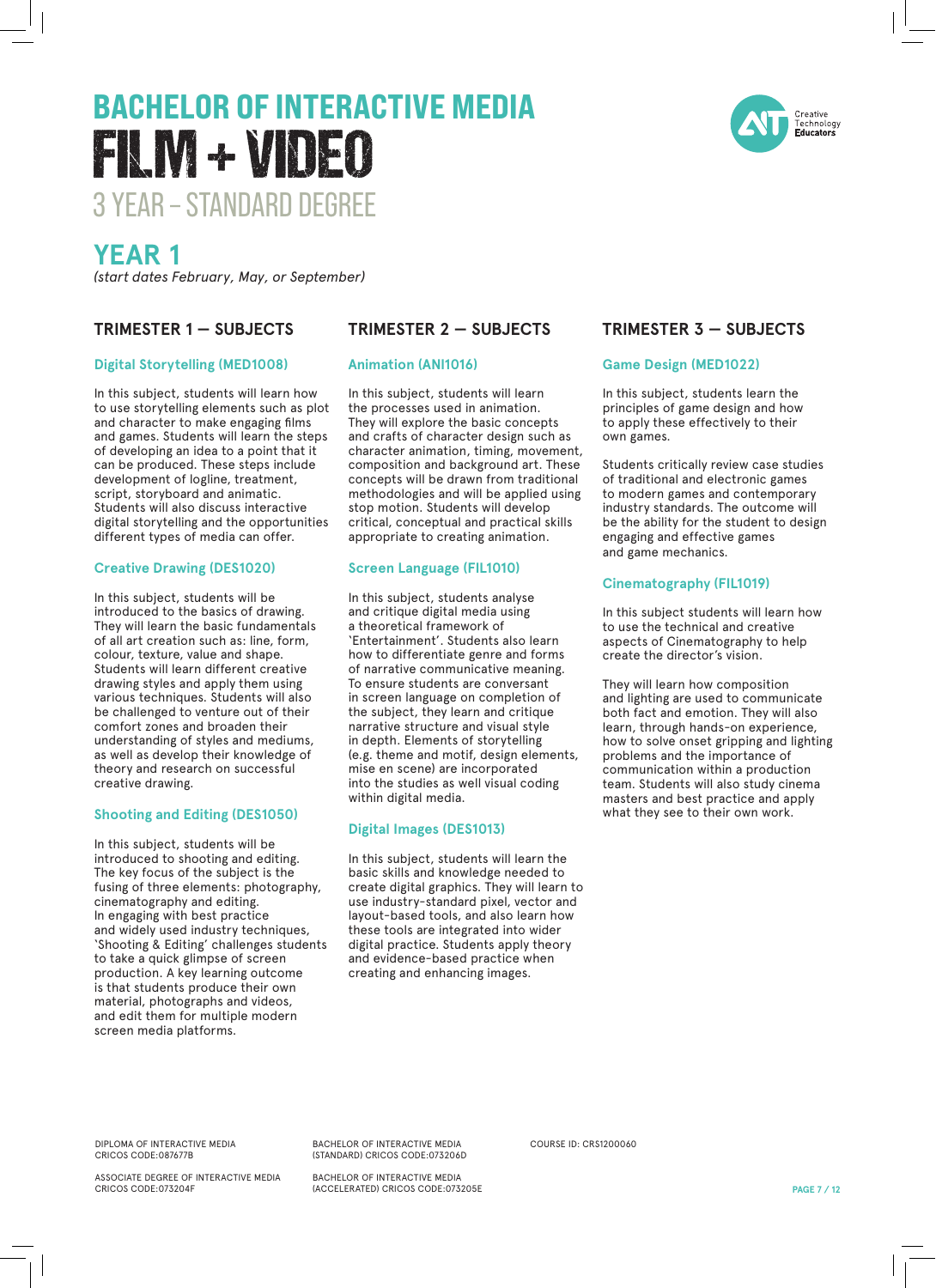

### **YEAR 2**

*(start dates February, May, or September)*

#### **TRIMESTER 1 — SUBJECTS**

#### **Digital Pathways (MED1001)**

In this subject, students will learn the pathways art has taken, in which it has been influenced by remarkable individuals, culture, philosophy and historical events, to get to its contemporary forms. Students will develop an informed and knowledgeable vocabulary which will give them the ability to critique, discuss and review a wide range of visual culture and contemporary art practices. These tools and insights will enable students to better understand, and use contemporary aesthetics in digital media.

#### **Digital Audio Design (FIL1020)**

In this subject, students will be introduced to the creative and technical aspects of sound in digital media. Students will gain experience in recording sound, processing sound, and implementing it in a range of contexts. Students will learn to apply sound design principles which enhance and compliments communication, meaning and emotion in their works.

#### **Screen Production (FIL1034)**

In this subject, students learn about digital screen production skills informed by industry practice. Including skills in direction, editing, production, lighting and sound. Students will critically review and analyse a range of techniques in screen production, arrive at solutions through evidence-based research, and further their technical skills in screen production.

#### **TRIMESTER 2 — SUBJECTS**

#### **Motion Graphics (ANI1050)**

In this subject, students learn the skills required to create motion graphics. Students will learn how to deconstruct logos, build 2D characters, and prepare them for animation in Adobe After Effects and Cinema 4D. They will be taught how to work in 2D with a variety of files, and make an animation that serves to entertain and inform.

#### **Entertainment and Media (MED1060)**

In this subject, students will examine the role of entertainment and media in interactive media. Through a critical examination of the social and psychological reasons behind why we seek entertainment, students will identify the key characteristics of entertainment and the history and evolution of different forms of entertainment. A further area explored are the trends and issues that are shaping the global entertainment market, the role of producers in the commercialisation of the entertainment industry, and the impact upon contemporary audiences.

#### **Design Principles (DES1014)**

In this subject students learn about the fundamental design elements, such as colour, tone, shape, rhythm and texture, and how to apply these across a range of contexts in order to draw the eye and communicate concepts. Students will learn how to rationalise conceptual designs, be involved in constructive criticism activities in a professional and productive manner, and develop their own voice through exploration of design knowledge and theory.

#### **TRIMESTER 3 — SUBJECTS**

#### **Elective 1**

Students may choose an elective from the approved elective subject list.

#### **Advanced Screen Production (FIL3036)**

In this subject, students examine screen production, through a series of techniques and tools, students work on producing a high quality film. Students approach the subject through the lens of screen editing and using common academic framework, theories and research to develop versatility and skill in their production repertoire.

The subject is highly intensive and encourages team-work, time management and project management skills.

DIPLOMA OF INTERACTIVE MEDIA CRICOS CODE:087677B

ASSOCIATE DEGREE OF INTERACTIVE MEDIA CRICOS CODE:073204F

BACHELOR OF INTERACTIVE MEDIA (STANDARD) CRICOS CODE:073206D

BACHELOR OF INTERACTIVE MEDIA (ACCELERATED) CRICOS CODE:073205E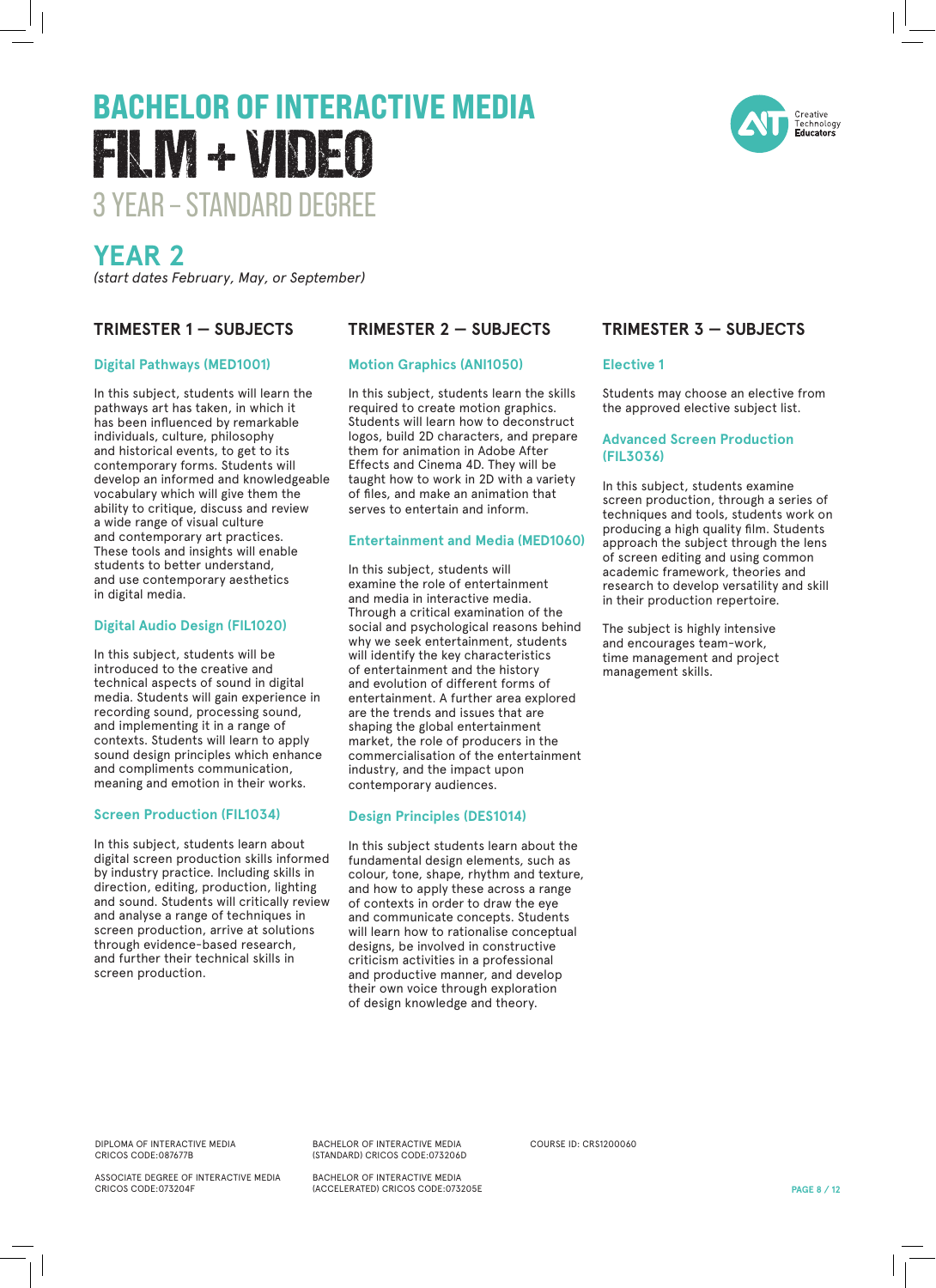

### **YEAR 3**

*(start dates February, May, or September)*

#### **TRIMESTER 1 — SUBJECTS**

#### **Decoding Media (MED3011)**

In this subject, students will learn how to assess and critique a range of mass visual media, including movies ,TV, games and the internet. Students learn how to source, interpret and apply qualitative and quantitative research methods. Students will critically understand the impact of politics, society and culture in an interactive media environment. A range of text types and media sources are used to decode media.

#### **Elective 2 & 3**

Students may choose an elective(s) from the approved elective subject list.

#### **TRIMESTER 2 — SUBJECTS**

#### **Elective 4**

Students may choose an elective from the approved elective subject list.

#### **The Forge 1 (PRO1000)**

Forge 1 is the first part of a subject that runs across 2 terms where students will learn to operate in a professional team under workplace-like pressure, applying their knowledge, skills and aptitudes to complete a project to contemporary industry standards. In Forge 1 the focus will be on researching client needs and preparing a range of pre-production material required for the development of an industry project. Planning and project management skills will be sharpened, and pre-visualization of narrative content will be developed to deliver comprehensive planning materials for a substantial production that will be completed in The Forge 2 & 3 in the final term of study. A key aim of the subject is to develop the student's speed and efficiency in a collaborative work environment. The process of brief, plan, execute, present and reflect will help students become accustomed to projectbased work. Students will be mentored, critiqued and assessed during this process, with industry experts providing feedback on project outcomes.

#### **The Launchpad (PRO1010)**

This subject helps students search for and prepare themselves for employment. It provides guidelines for how to prepare effective resources for enhancing their prospects in finding employment. Students will be introduced to interview techniques and personal branding through the development of a professional internet and social media presence. They will also learn how to produce effective presentations of their highquality work, targeted at employers.

#### DIPLOMA OF INTERACTIVE MEDIA CRICOS CODE:087677B

ASSOCIATE DEGREE OF INTERACTIVE MEDIA CRICOS CODE:073204F

BACHELOR OF INTERACTIVE MEDIA (STANDARD) CRICOS CODE:073206D

BACHELOR OF INTERACTIVE MEDIA (ACCELERATED) CRICOS CODE:073205E

#### **TRIMESTER 3 — SUBJECTS**

#### **The Forge 2 (PRO1001)**

The Forge 2 is part of a subject that runs across 2 terms, where students will learn to operate in a professional team, under workplace-like pressure, applying their knowledge, skills and attitudes to complete a project to contemporary industry standards. During The Forge, students will focus on developing an industry project, based on the pre-production elements that were completed during The Forge 1 subject. The production, to be completed in teams, will be developed in a double subject and presented to industry representatives at the completion of the project.

A key aim of the subject is to develop the student's speed and efficiency in a collaborative work environment. The process of brief, plan, execute, present and reflect will help students become accustomed to project-based work. The subject also challenges students to innovate, to learn from both success and failure, to "know themselves", and to learn how to work with others. Students will be mentored, critiqued and assessed during this process, with industry experts providing feedback on project outcomes.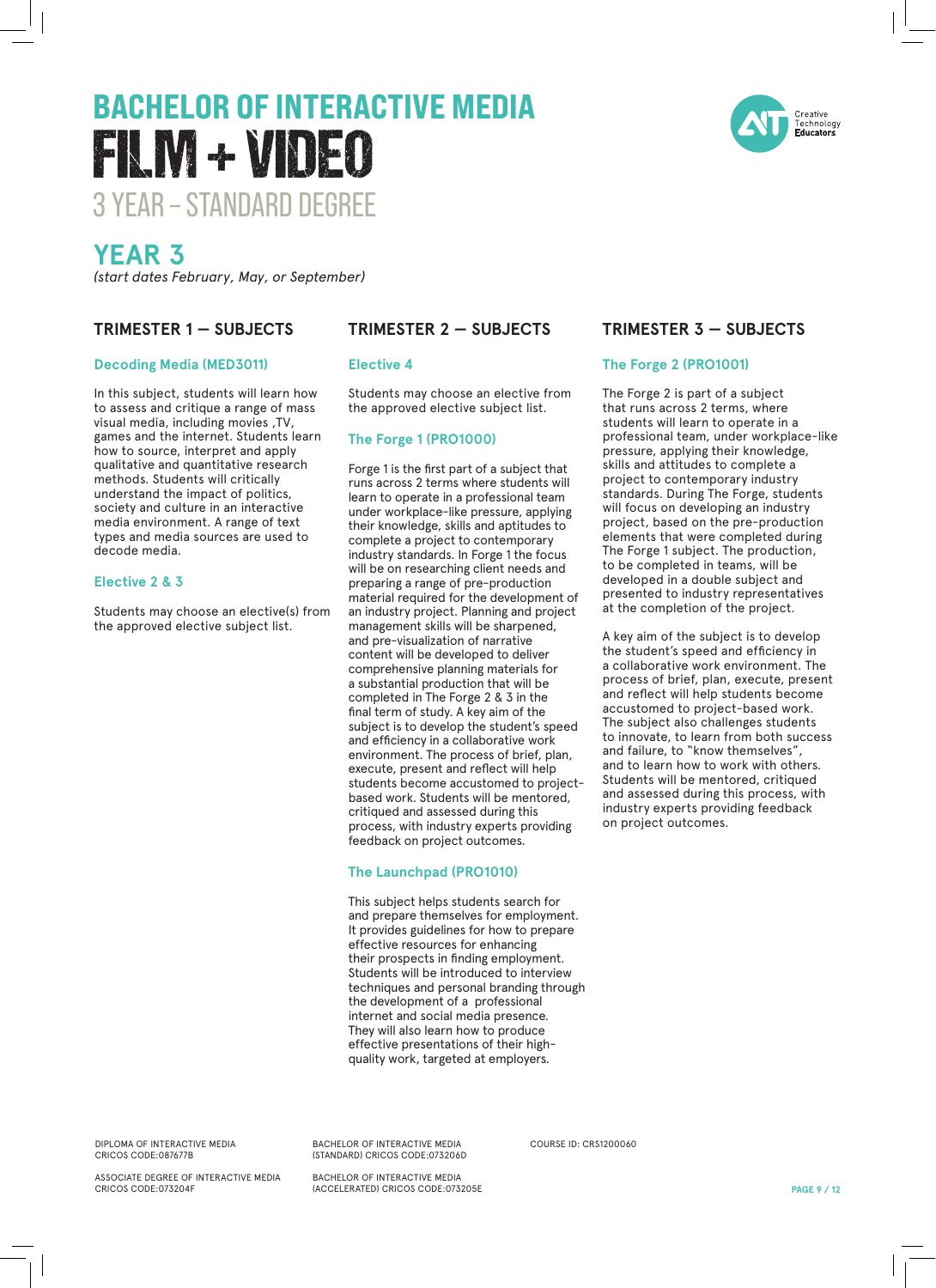

| <b>YEAR1</b>                                        |                              |                                              |                              |  |  |  |  |
|-----------------------------------------------------|------------------------------|----------------------------------------------|------------------------------|--|--|--|--|
| T <sub>1</sub>                                      | Digital Storytelling MED1008 | Creative Drawing DES1020                     | Shooting and Editing DES1050 |  |  |  |  |
| T <sub>2</sub>                                      | <b>Animation ANI1016</b>     | Screen Language FIL1010                      | Digital Images DES1013       |  |  |  |  |
| T <sub>3</sub>                                      | Game Design MED1022          | Cinematography FIL1019                       |                              |  |  |  |  |
| <b>EXIT: DIPLOMA OF INTERACTIVE MEDIA</b>           |                              |                                              |                              |  |  |  |  |
| <b>YEAR 2</b>                                       |                              |                                              |                              |  |  |  |  |
| T <sub>1</sub>                                      | Digital Pathways MED1001     | Digital Audio Design FIL1020                 | Screen Production FIL1034    |  |  |  |  |
| T <sub>2</sub>                                      | Motion Graphics ANI1050      | <b>Entertainment and Media</b><br>MED1060    | Design Principles DES1014    |  |  |  |  |
| T <sub>3</sub>                                      | Elective 1                   | <b>Advanced Screen Production</b><br>FIL3036 |                              |  |  |  |  |
| <b>EXIT: ASSOCIATE DEGREE IN INTERACTIVE MEDIA*</b> |                              |                                              |                              |  |  |  |  |
|                                                     |                              | <b>YEAR 3</b>                                |                              |  |  |  |  |
| T1                                                  | Decoding Media MED3011       | Elective 2                                   | Elective 3                   |  |  |  |  |
| T <sub>2</sub>                                      | Elective 4                   | The Launchpad PRO1010                        | The Forge 1 PRO1000          |  |  |  |  |
| T <sub>3</sub>                                      | The Forge 2 PRO1001          | The Forge 2 PRO1001                          |                              |  |  |  |  |
| <b>EXIT: BACHELOR OF INTERACTIVE MEDIA*</b>         |                              |                                              |                              |  |  |  |  |

\* Students studying this qualification do so with a specialist focus on FILM & VIDEO

DIPLOMA OF INTERACTIVE MEDIA CRICOS CODE:087677B

BACHELOR OF INTERACTIVE MEDIA (STANDARD) CRICOS CODE:073206D BACHELOR OF INTERACTIVE MEDIA

(ACCELERATED) CRICOS CODE:073205E

COURSE ID: CRS1200060

ASSOCIATE DEGREE OF INTERACTIVE MEDIA CRICOS CODE:073204F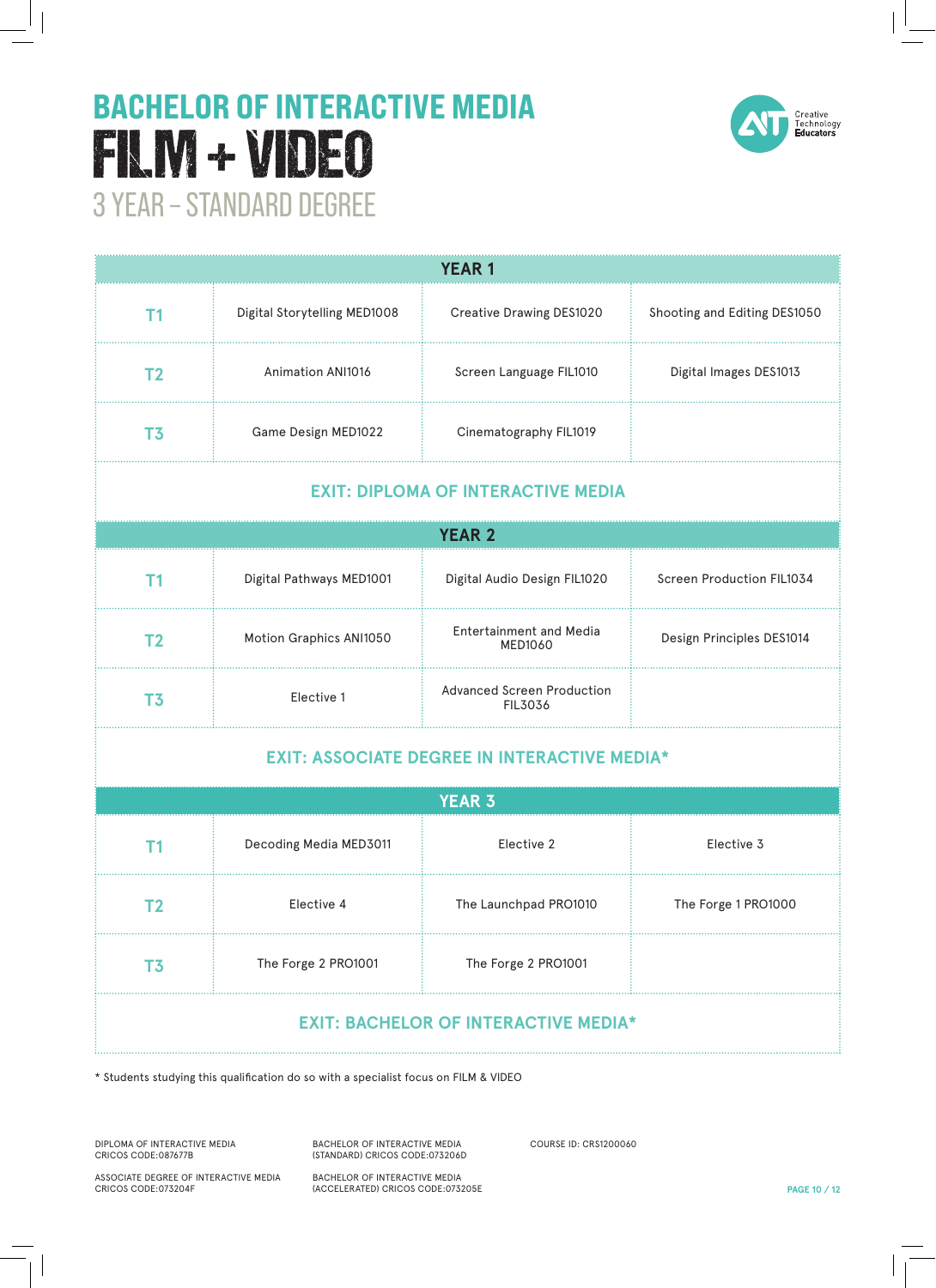### ELECTIVES BACHELOR OF INTERACTIVE MEDIA FILM + VIDEO

Creative

#### *Electives are subject to availability and certain electives have prerequisites.*

#### **FILM RELATED**

#### **Visual Effects (VFX) FIL1060**

In this subject, students learn the basic skills required to create visual effects in industry standard software. Students will learn how to composite multiple pieces of footage together and add visual effects to live action shots.

They will learn skills including Multipass CGI Compositing, Colour Grading/ Correction, Rotoscoping, Tracking, Keying, and Merge Operations to create a complete shot. Scholarly evidence and research findings are drawn upon to support students' knowledge of the discipline.

#### **ANIMATION RELATED**

#### **2D Animation ANI1017**

In this subject, students are introduced to a range of introductory skills for creating both basic and sophisticated animations.

Students will learn how to develop and effectively use timeline based animation. Students will also learn the use of framebyframe animation, keyframing, importing and exporting images, drawing inside the development software, point based animation, tweening, animation on paths, effective walk cycles, nesting animations and the use of sound. Students will expand their range of drawing skills and also enhance their ability to create considered, well-designed animations.

#### **Introduction to 3D ANI1006**

Students will learn the basic underlying principles required to create their first 3D models and animations. Students will learn using industry standard software: 3D interface navigation, basic 3D tools and techniques, character design, modeling tools, texturing, lighting, animation and rendering methods.

DIPLOMA OF INTERACTIVE MEDIA CRICOS CODE:087677B

ASSOCIATE DEGREE OF INTERACTIVE MEDIA CRICOS CODE:073204F

#### **3D Modelling ANI1027**

In this subject, students will learn modelling and sculpting techniques to create organic and inorganic 3d models. They will also work with advanced 3d techniques and texturing. An important component of the course is learning about industry-standard workflows and professional model presentation. Specific techniques that will be examined include: Z-Brush, Advanced 3D techniques, Industry-standard workflows, Organic and inorganic modelling, Texturing,Model presentation.

#### **3D Animation ANI3031**

In this subject, students will expand on their skills from Introduction to 3D. Students will develop a primary focus on animation and secondary focus on rigging. Students will learn basic and intermediate animation theories and techniques. They will also apply the 12 principles of animation.

#### **Advanced 3D Animation ANI3032**

In this subject, students will learn in depth principles of performance animation. Students will learn to breathe life into their characters through the use of both age old and cutting edge animation techniques and will develop a strong understanding of emotion for acting.

A primary focus will be on facial and full body performance animation.

The subject will draw on a range of theoretical and research-based scholarship to explore cutting edge techniques and solutions in Advanced 3D Animation.

#### **Advanced 2D Animation ANI1037**

Students will learn how to plan, animate and composite a professional level 2D Animation. Students will also learn the importance of sound design within their productions. Advanced 2D Animation continues on from 2D Animation.

Students will bring their storyboards from the previous semester to then refine and use to build a final animation production.

#### **Animation Production ANI1044**

This subject aims to integrate traditional and digital animation production techniques, to produce an advanced, professionally finished animated outcome.

Students will identify and apply industry best practice to inform project development and complete their project. They will also develop documentation needed for publishing and distribution of their animated film.

#### **DRAWING RELATED**

#### **Digital Illustration DES1021**

In this subject, students will learn how to use Photoshop to create digital paintings. They will learn how to use general painting theory in a digital environment. Students will learn efficient processes to create effective digital images.

BACHELOR OF INTERACTIVE MEDIA (STANDARD) CRICOS CODE:073206D

BACHELOR OF INTERACTIVE MEDIA (ACCELERATED) CRICOS CODE:073205E COURSE ID: CRS1200060

**PAGE 11 / 12**